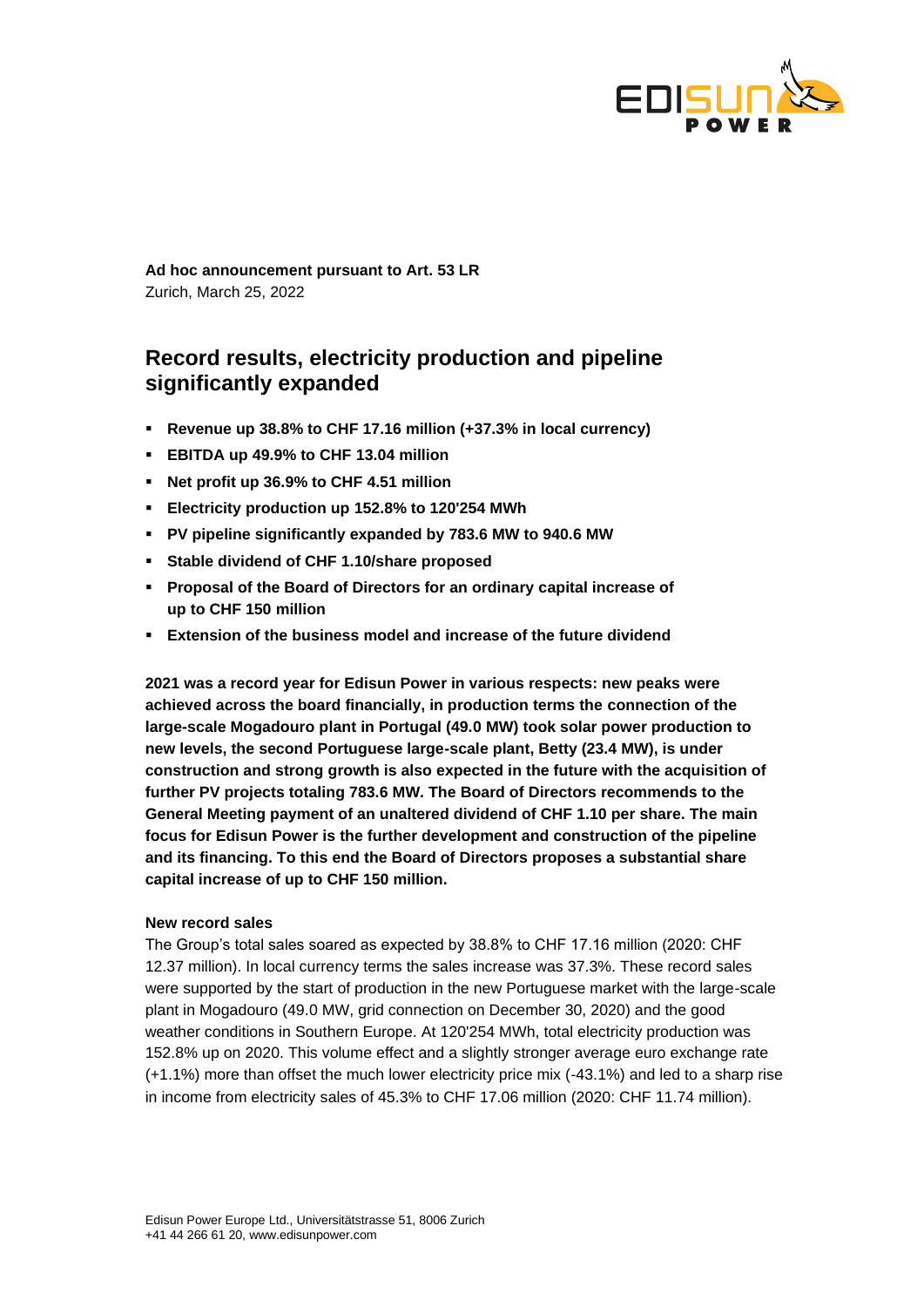The sharp fall in the electricity price mix resulted from the connection of the Mogadouro large-scale plant that is no longer able to benefit from subsidized compensation for electricity fed into the grid (feed-in tariffs).

Edisun Power benefited particularly in the second half of the year from the sharp rise in electricity prices and good weather conditions throughout Southern Europe. Total income from the plants in Spain increased by 17% and that of the Italian plant by 45%, the latter also thanks to a repowering of the entire solar plant. The Central European PV plants failed to replicate these positive results. Largely due to poorer weather, income fell by 11% in Switzerland, 7% in Germany and 1% in France.

## **Profitability at a new level**

Thanks to the economies of scale from the connection of the new large-scale plant and the predominantly smooth plant production, earnings before interests, taxes, depreciation and amortization (EBITDA) rose by 49.9% to CHF 13.04 million (2020: CHF 8.70 million). The EBITDA margin increased from 70.3% to 76.0%. With an EBITDA margin of 88.7%, the new large-scale plant even exceeded the previous margin record of the Swiss plants of 86% without benefiting from subsidized feed-in tariffs.

Depreciation increased to CHF 6.08 million due to the new large-scale plant (2020: CHF 4.45 million). A complete value adjustment had to be carried out on an existing plant in France due to a smoldering fire and security risks. The resulting suspension of electricity production and the depreciation of the remaining book value impaired the result by CHF 0.3 million. Furthermore, there was no repetition of the one-time positive effect of a reversal of valuation adjustments of CHF 0.6 million in the previous year.

Operating profit (EBIT) therefore rose somewhat less than EBITDA by 39.9% to CHF 6.72 million, with an EBIT margin of 39.2% (2020: CHF 4.80 million).

Net financing costs increased by 16% to CHF 1.2 million (2020: CHF 1.04 million). Edisun Power continued to benefit from interest-bearing project prepayments and a one-off interest payment due to the delay to the start of construction of plants in Portugal totaling CHF 2.2 million. This was offset by an expected increase in income taxes, which rose by more than 112.4% in the year under review to CHF 1.01 million (2020: CHF 0.48 million).

Net profit altogether increased by 36.9% to CHF 4.51 million (2020: CHF 3.29 million), which based on the weighted average number of outstanding shares corresponds to earnings per share of CHF 4.35 (2020: CHF 3.18).

With this annual result the Edisun Power Group has so far coped well with the challenging COVID-19 crisis, impressively underscoring the resilient character of its business model in the promising market of renewable energies.

## **Growth of balance sheet with new plants**

The Group achieved another milestone in 2021 with the acquisition of further PV plants in development totaling 783.6 MW from the Smartenergy Group. This is intended to further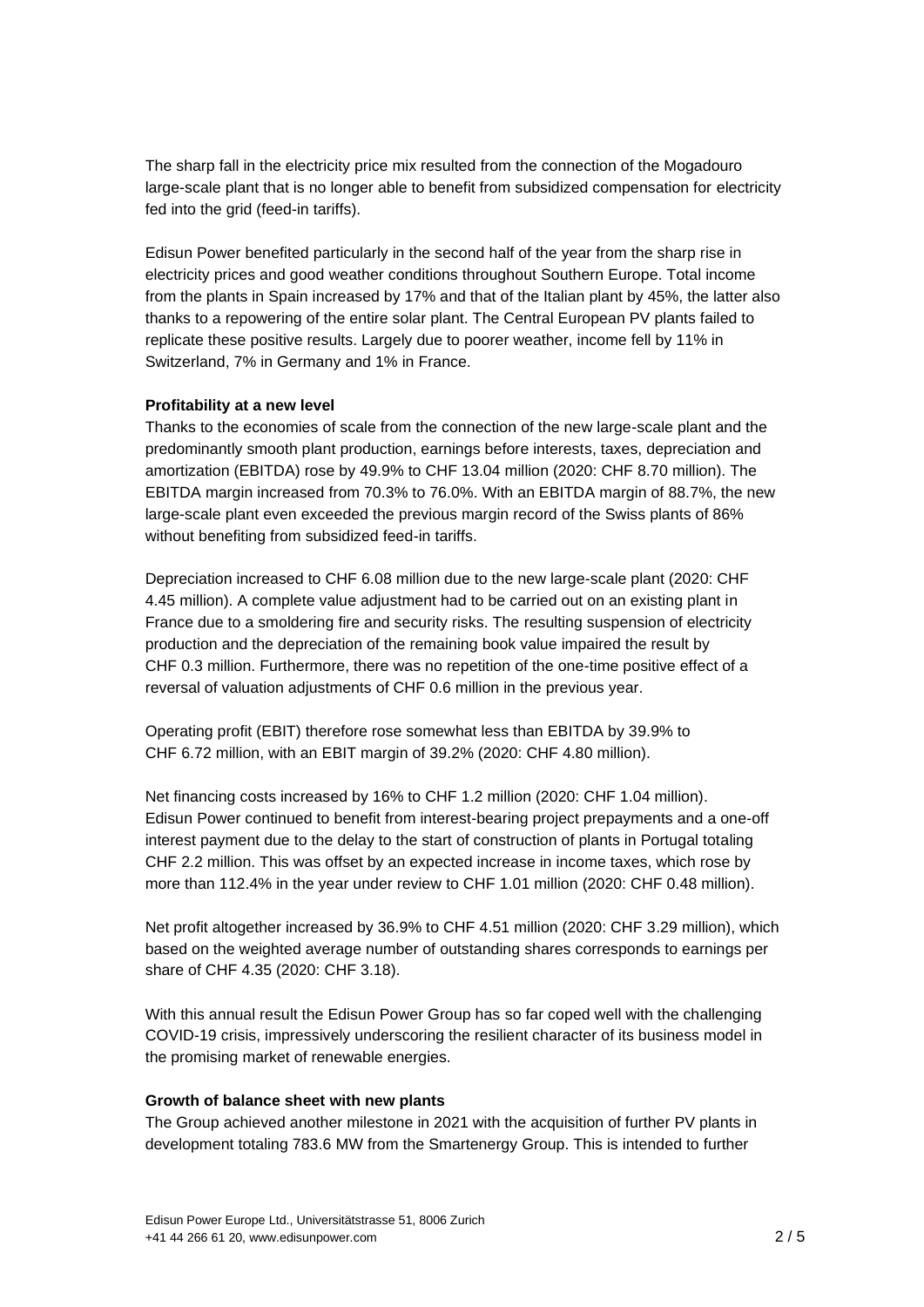expedite the strategic focus of Edisun Power on large-scale plants in order to make a significant contribution to climate protection. Edisun Power has developed a striking portfolio (comprising projects in development or operation) of over 1 GW with these latest investments. The balance sheet total accordingly doubled by 100.4% to CHF 405.40 million. The level of debt also increased due to financing the new plants so that the equity ratio fell to 19.8% (2020: 40.4%). This circumstance is addressed by the share capital increase proposed by the Board of Directors (see below). A favorable impact is the fact that no interest costs will be incurred up to the final payment of the residual purchase price for the new project pipeline to Smartenergy Group.

#### **Extension of the business model and increase of the future dividend**

In the future, Edisun Power will increasingly act as an active acquirer and seller of solar projects and assets. This "buy and sell" business model simplifies the financing of the pipeline, enables a high return and a lower risk profile. With this realignment, the Board of Directors intends to significantly increase the dividend in the future.

#### **Outlook for the current year and share capital increase**

The 2022 financial year has begun very promising from an operational perspective. The core tasks in the current financial year are the construction of the Portuguese plants, the further development of the acquired project portfolio of 783.6 MW and the management of its financing.

By the middle of the year, Edisun Power expects the Betty large-scale plant in Portugal with 23.4 MW to be connected to the grid and the start of the construction of the Quinta da Seixa large-scale plant with 33.8 MW. As a result, the income from the electricity sales will significantly increase from the second half of 2022 onwards. As a note of cautious, the outlook for the year remains challenging: the geopolitical developments could lead to further solar module shortages, delays to construction and challenges for project financing.

In order to finance its growth, the Board of Directors will propose to the General Meeting a significant ordinary share capital increase of up to CHF 150 million through the issue of a maximum of 1'200'000 new shares with a nominal value of CHF 30 per share. Further details will be communicated in due course.

#### **Dividend proposal**

Thanks to the excellent results and the large project pipeline, the Board of Directors views the future with optimism and proposes payment of a stable dividend of CHF 1.10 per share. The dividend is to be increased significantly in the future with the extension of the business model (see above).

#### **Scheduled General Meeting of Shareholders**

The Board of Directors has decided to hold the Ordinary General Meeting on April 22, 2022 without the physical presence of shareholders. In order to exercise their shareholder rights, shareholders will need to authorize the independent proxy to represent them.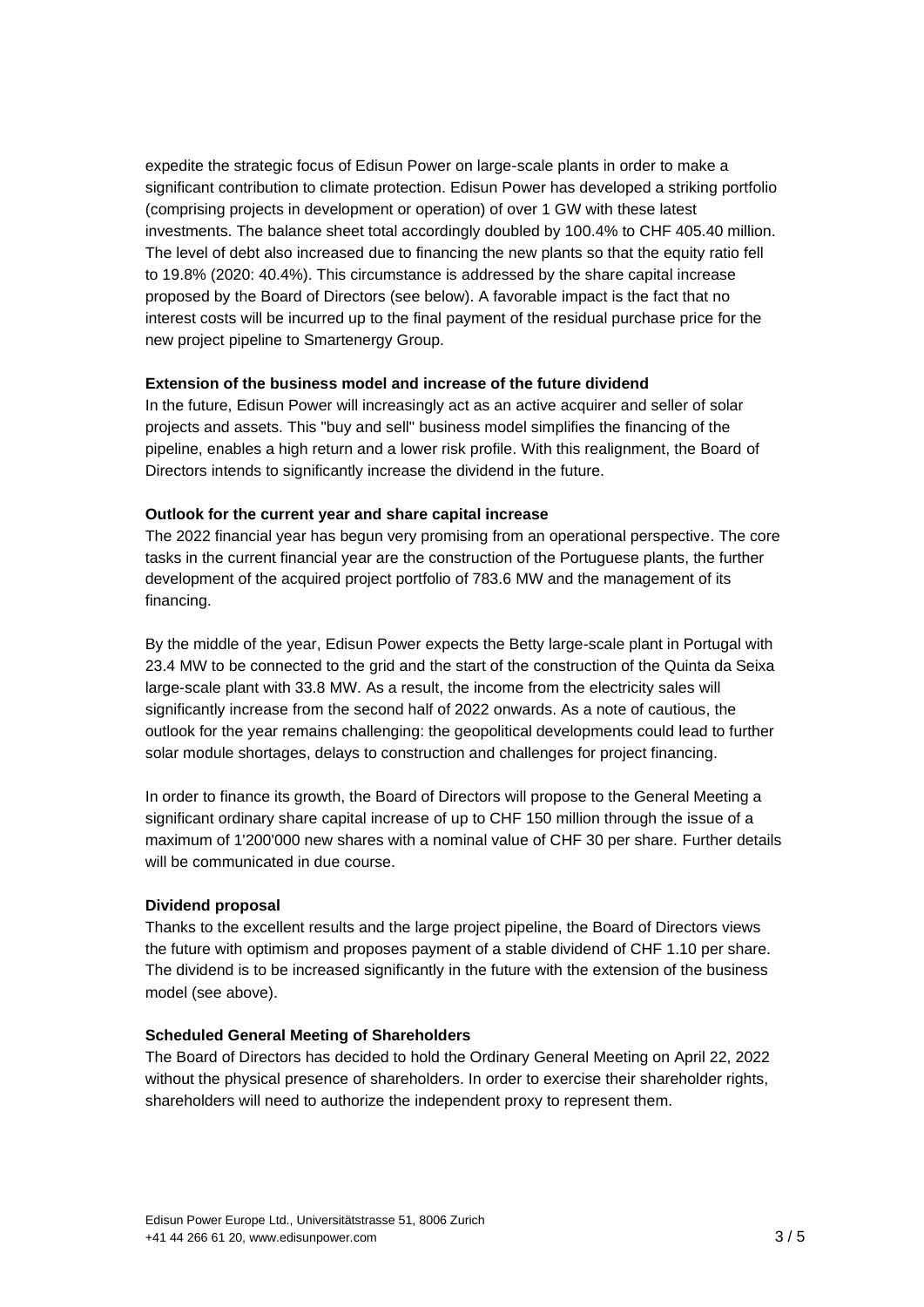Edisun Power's 2021 Annual Report is available on the Group's website at <http://www.edisunpower.com/en/home-en/investors-en/reporting>

#### **For more information**

Dr. René Cotting, +41 79 766 88 33, info@edisunpower.com

#### **Edisun Power Group**

A listed European solar energy producer, the Edisun Power Group finances and operates solar power installations in a number of European countries. Edisun Power began its involvement in this sector as far back as 1997. The company has been listed on the Swiss Stock Exchange since September 2008. Edisun Power has amassed extensive experience in the realization and acquisition of both national and international projects. Currently, the company owns a total of 38 solar energy installations in Switzerland, Germany, Spain, France, Italy and Portugal.